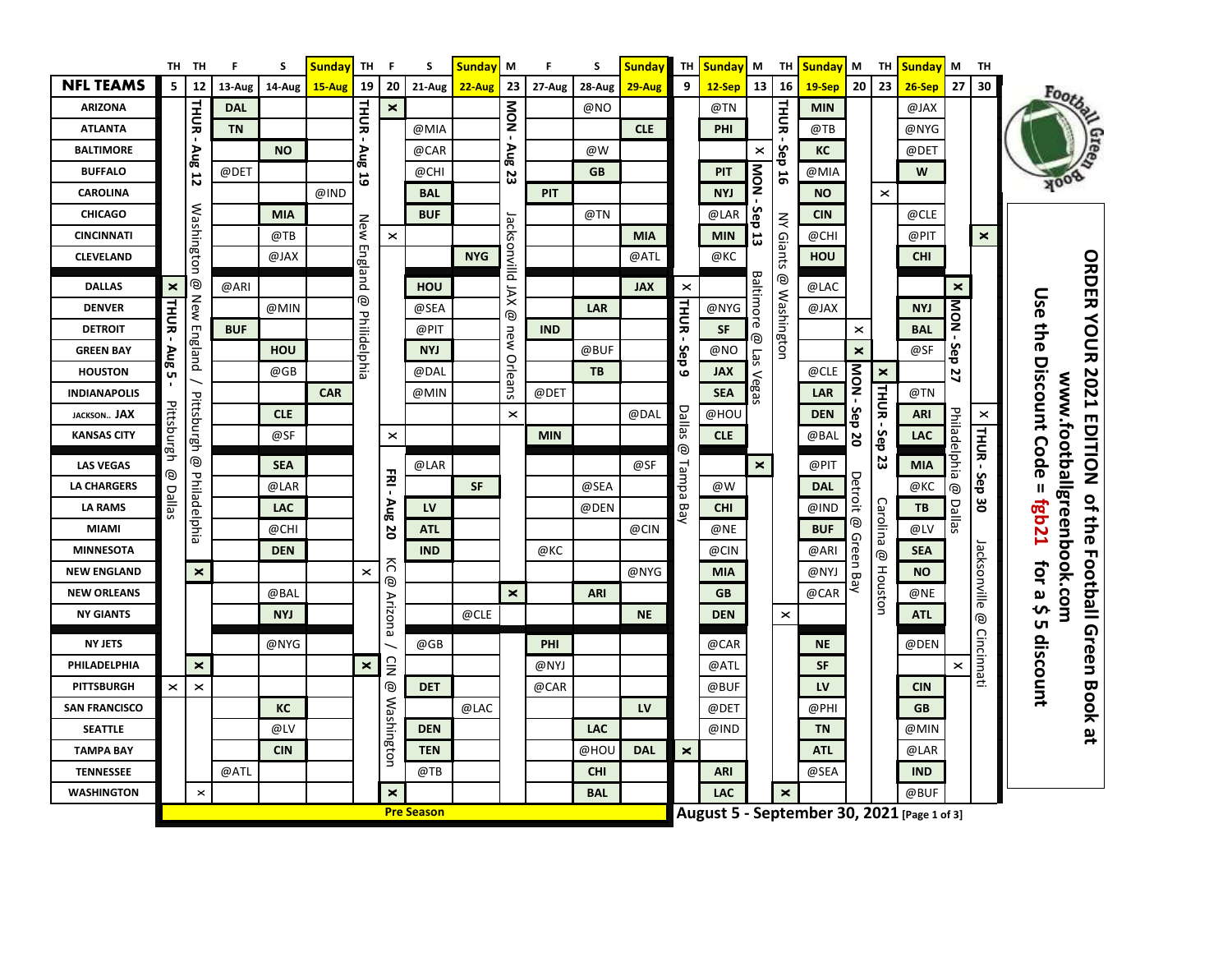|                      | <b>Sunday</b> | М                       | TH                       | <b>Sunday</b> | М                | TH             | <b>Sunday</b> | М                     | TН             | <b>Sunday</b> | M          | TH                    | <b>Sunday</b> | M                     | TH                    | Sunday     | М                     | TH                    | <b>Sunday</b> | M                | TH                    | <b>Sunday</b> | M                | TH         |                                                                                                                                                                                                                                                        |
|----------------------|---------------|-------------------------|--------------------------|---------------|------------------|----------------|---------------|-----------------------|----------------|---------------|------------|-----------------------|---------------|-----------------------|-----------------------|------------|-----------------------|-----------------------|---------------|------------------|-----------------------|---------------|------------------|------------|--------------------------------------------------------------------------------------------------------------------------------------------------------------------------------------------------------------------------------------------------------|
| <b>NFL TEAMS</b>     | 3-Oct         | 4                       | $\overline{7}$           | <b>10-Oct</b> | 11               | 14             | <b>17-Oct</b> | 18                    | 21             | <b>24-Oct</b> | 25         | 28                    | <b>31 Oct</b> | 1                     | 4                     | 7-Nov      | 8                     | 11                    | 14-Nov        | 15               | 18                    | $21 - Nov$    | 22               | 25         | Footba                                                                                                                                                                                                                                                 |
| <b>ARIZONA</b>       | @LAR          | NOM                     |                          | <b>SF</b>     |                  | <b>THUR</b>    | @CLE          |                       |                | HOU           | <b>NON</b> | $\pmb{\times}$        |               | - NOM                 |                       | @SF        |                       |                       | <b>CAR</b>    |                  |                       | @SEA          |                  |            |                                                                                                                                                                                                                                                        |
| <b>ATLANTA</b>       | W             |                         | THUR-                    | <b>NYJ</b>    |                  |                |               |                       |                | @MIA          |            |                       | <b>CAR</b>    |                       | THUR-                 | @NO        |                       |                       | @DAL          | - NOM            | $\boldsymbol{\times}$ |               | - NOM            |            |                                                                                                                                                                                                                                                        |
| <b>BALTIMORE</b>     | @DEN          | Oct 4                   | Oct                      |               | ×                |                | <b>LAC</b>    |                       |                | <b>CIN</b>    | Oct        |                       |               | <b>Nov 1</b>          | Nov 4                 | <b>MIN</b> |                       | $\boldsymbol{\times}$ |               |                  | THUR-                 | @CHI          |                  |            |                                                                                                                                                                                                                                                        |
| <b>BUFFALO</b>       | <b>HOU</b>    |                         | $\overline{\phantom{0}}$ | @KC           |                  | <b>Oct 14</b>  |               | $\pmb{\times}$        |                |               | 25         |                       | <b>MIA</b>    |                       |                       | @JAX       |                       | THUR-                 | @NYJ          | <b>Nov 15</b>    |                       | <b>IND</b>    | <b>Nov 22</b>    | @NO        |                                                                                                                                                                                                                                                        |
| <b>CAROLINA</b>      | @DAL          |                         |                          | PHI           |                  |                | <b>MIN</b>    | <b>NOM</b>            |                | @NYG          |            |                       | @ATL          |                       |                       | <b>NE</b>  |                       |                       | @ARI          |                  | Nov                   | W             |                  |            |                                                                                                                                                                                                                                                        |
| <b>CHICAGO</b>       | <b>DET</b>    | Las Vegas               | LA Rams                  | @LV           |                  |                | <b>GB</b>     |                       |                | @TB           | New        |                       | <b>SF</b>     | ⋛                     | <b>NY Jets</b>        |            | $\boldsymbol{\times}$ | Nov                   |               | $\triangleright$ | 18                    | <b>BAL</b>    | <b>NY Giants</b> | @DET       |                                                                                                                                                                                                                                                        |
| <b>CINCINNATI</b>    |               |                         |                          | <b>GB</b>     |                  | Lampa          | @DET          | Oct                   |                | @BAL          |            |                       | @NYJ          | <b>Giants</b>         |                       | <b>CLE</b> | NOM                   | $\mathbf{r}$          |               | Rams             |                       | @LV           |                  |            |                                                                                                                                                                                                                                                        |
| <b>CLEVELAND</b>     | @MIN          | ම                       |                          | @LAC          |                  | Bay            | <b>ARI</b>    | 18                    | $\pmb{\times}$ |               | Orleans    |                       | <b>PIT</b>    | ම                     | ම                     | @CIN       |                       |                       | @NE           | ම                | New                   | <b>DET</b>    | ම                |            | Use the Discount Code =                                                                                                                                                                                                                                |
| <b>DALLAS</b>        | <b>CAR</b>    | Σ                       | @ Seattle                | <b>NYG</b>    |                  | ම              | @NE           |                       |                |               | ම          |                       | @MIN          | Kansas                | Indianapolis          | <b>DEN</b> | Nov                   | Baltimore             | <b>ATL</b>    | San              |                       | $@$ KC $\\$   |                  | LV         |                                                                                                                                                                                                                                                        |
| <b>DENVER</b>        | <b>BAL</b>    |                         |                          | @PIT          |                  |                | <b>LV</b>     | Buffalo               | $\times$       |               | Seattle    |                       | W             |                       |                       | @DAL       | $\infty$              |                       | <b>PHI</b>    |                  | England               |               | Tampa            |            |                                                                                                                                                                                                                                                        |
| <b>DETROIT</b>       | @CHI          | Chargers                |                          | @MIN          |                  | Philadelphia   | <b>CIN</b>    | ම                     | THUR-          | @LAR          |            |                       | PHI           | City                  |                       |            |                       |                       | @PIT          | Francisco        | ම                     | @CLE          | <b>Bay</b>       | <b>CHI</b> |                                                                                                                                                                                                                                                        |
| <b>GREEN BAY</b>     | <b>PIT</b>    |                         |                          | @CIN          |                  |                | @CHI          |                       |                | W             |            | $\boldsymbol{\times}$ |               |                       |                       | @KC        | <b>Chicago</b>        | @ Miami               | <b>SEA</b>    |                  |                       | @MIN          |                  |            |                                                                                                                                                                                                                                                        |
| <b>HOUSTON</b>       | @BUF          |                         |                          | <b>NE</b>     |                  |                | @IND          | Tennessee             |                | @ARI          |            | THUR-                 | <b>LAR</b>    |                       |                       | @MIA       | ම                     |                       |               |                  | <b>Atlanta</b>        | @TN           |                  |            |                                                                                                                                                                                                                                                        |
| <b>INDIANAPOLIS</b>  | @MIA          |                         |                          |               | $\times$         |                | <b>HOU</b>    |                       | <b>Oct 21</b>  | @SF           |            |                       | <b>TN</b>     |                       | $\pmb{\times}$        |            |                       |                       | <b>JAX</b>    |                  |                       | @BUF          |                  |            |                                                                                                                                                                                                                                                        |
| <b>JACKSON JAX</b>   |               |                         |                          | <b>TN</b>     | NON-             |                | <b>MIA</b>    |                       |                |               |            |                       | @SEA          |                       |                       | <b>BUF</b> |                       |                       | @IND          |                  |                       | <b>SF</b>     |                  |            |                                                                                                                                                                                                                                                        |
| <b>KANSAS CITY</b>   | @PHI          |                         |                          | <b>BUF</b>    |                  |                | @W            |                       | Denver         | @TN           |            | <b>Oct 28</b>         |               | $\boldsymbol{\times}$ |                       | <b>GB</b>  | Pittsburgh            |                       | @LV           |                  |                       | <b>DAL</b>    |                  |            | You will be able to get your athlete's information to<br>I am a regional scout for the Calgary Stampeders and the Green Book is a tool that I use daily.<br>fgb21 when you order your 2021 Edition at www.footballgreenbook.com<br>and I mean everyone |
| <b>LAS VEGAS</b>     |               | $\pmb{\times}$          |                          | <b>CHI</b>    | Oct              |                | @DEN          |                       |                | <b>PHI</b>    |            |                       |               |                       |                       | @NYG       |                       |                       | КC            |                  |                       | <b>CIN</b>    |                  | @DAL       |                                                                                                                                                                                                                                                        |
| <b>LA CHARGERS</b>   |               | $\overline{\mathbf{x}}$ |                          | <b>CLE</b>    | 11               |                | @BAL          |                       | ම              |               |            |                       | <b>NE</b>     |                       |                       | @PHI       |                       |                       | <b>MIN</b>    |                  |                       | PIT           |                  |            |                                                                                                                                                                                                                                                        |
| <b>LA RAMS</b>       | <b>ARI</b>    |                         | $\times$                 |               |                  |                | @NYG          |                       |                | <b>DET</b>    |            | Green Bay             | @HOU          |                       |                       | <b>TN</b>  |                       |                       |               | $\times$         |                       |               |                  |            |                                                                                                                                                                                                                                                        |
| <b>MIAMI</b>         | <b>IND</b>    |                         |                          | @TB           | indianapolis     |                | @JAX          |                       | Cleverland     | <b>ATL</b>    |            |                       | @BUF          |                       |                       | HOU        |                       | $\pmb{\times}$        |               |                  |                       | @NYJ          |                  |            | every coach in                                                                                                                                                                                                                                         |
| <b>MINNESOTA</b>     | <b>CLE</b>    |                         |                          | <b>DET</b>    |                  |                | @CAR          |                       |                |               |            | ම                     | <b>DAL</b>    |                       |                       | @BAL       |                       |                       | @LAC          |                  |                       | <b>GB</b>     |                  |            |                                                                                                                                                                                                                                                        |
| <b>NEW ENGLAND</b>   | TB            |                         |                          | @HOU          |                  |                | <b>DAL</b>    |                       |                | <b>NYJ</b>    |            | <b>Arizona</b>        | @LAC          |                       |                       | @CAR       |                       |                       | <b>CLE</b>    |                  | $\times$              |               |                  |            | John Cook                                                                                                                                                                                                                                              |
| <b>NEW ORLEANS</b>   | <b>NYG</b>    |                         |                          | @W            | ම                |                |               |                       |                |               | $\times$   |                       | TB            |                       |                       | <b>ATL</b> |                       |                       | @TN           |                  |                       | @PHIL         |                  | <b>BUF</b> |                                                                                                                                                                                                                                                        |
| <b>NY GIANTS</b>     | @NO           |                         |                          | @DAL          |                  |                | <b>LAR</b>    |                       |                | <b>CAR</b>    |            |                       |               | $\times$              |                       | LV         |                       |                       |               |                  |                       |               | $\times$         |            | every                                                                                                                                                                                                                                                  |
| <b>NY JETS</b>       | <b>TN</b>     |                         |                          | @ATL          | <b>Baltimore</b> |                |               |                       |                | @NE           |            |                       | <b>CIN</b>    |                       | $\boldsymbol{\times}$ |            |                       |                       | <b>BUF</b>    |                  |                       | <b>MIA</b>    |                  |            |                                                                                                                                                                                                                                                        |
| PHILADELPHIA         | КC            |                         |                          | @CAR          |                  | $\pmb{\times}$ |               |                       |                | @LV           |            |                       | @DET          |                       |                       | <b>LAC</b> |                       |                       | @DEN          |                  |                       | <b>NO</b>     |                  |            |                                                                                                                                                                                                                                                        |
| <b>PITTSBURGH</b>    | @GB           |                         |                          | <b>DEN</b>    |                  |                | <b>SEA</b>    |                       |                |               |            |                       | @CLE          |                       |                       |            | $\boldsymbol{\times}$ |                       | <b>DET</b>    |                  |                       | @LAC          |                  |            |                                                                                                                                                                                                                                                        |
| <b>SAN FRANCISCO</b> | <b>SEA</b>    |                         |                          | @ARI          |                  |                |               |                       |                | <b>IND</b>    |            |                       | @CHI          |                       |                       | <b>ARI</b> |                       |                       |               | $\mathsf{x}$     |                       | @JAX          |                  |            |                                                                                                                                                                                                                                                        |
| <b>SEATTLE</b>       | @SF           |                         | $\pmb{\times}$           |               |                  |                | @PIT          |                       |                |               | $\times$   |                       | <b>JAX</b>    |                       |                       |            |                       |                       | @GB           |                  |                       | <b>ARI</b>    |                  |            |                                                                                                                                                                                                                                                        |
| <b>TAMPA BAY</b>     | @NE           |                         |                          | <b>MIA</b>    |                  | $\times$       |               |                       |                | <b>CHI</b>    |            |                       | @NO           |                       |                       |            |                       |                       | @W            |                  |                       |               | $\pmb{\times}$   |            | level of college football                                                                                                                                                                                                                              |
| <b>TENNESSEE</b>     | @NYJ          |                         |                          | @JAX          |                  |                |               | $\boldsymbol{\times}$ |                | КC            |            |                       | @IND          |                       |                       | @LAR       |                       |                       | <b>NO</b>     |                  |                       | HOU           |                  |            |                                                                                                                                                                                                                                                        |
| <b>WASHINGTON</b>    | @ATL          |                         |                          | <b>NO</b>     |                  |                | KC            |                       |                | @GB           |            |                       | @DEN          |                       |                       |            |                       |                       | TB            |                  |                       | @CAR          |                  |            |                                                                                                                                                                                                                                                        |

**October 3 - November 25, 2021 [Page 2 of 3]**